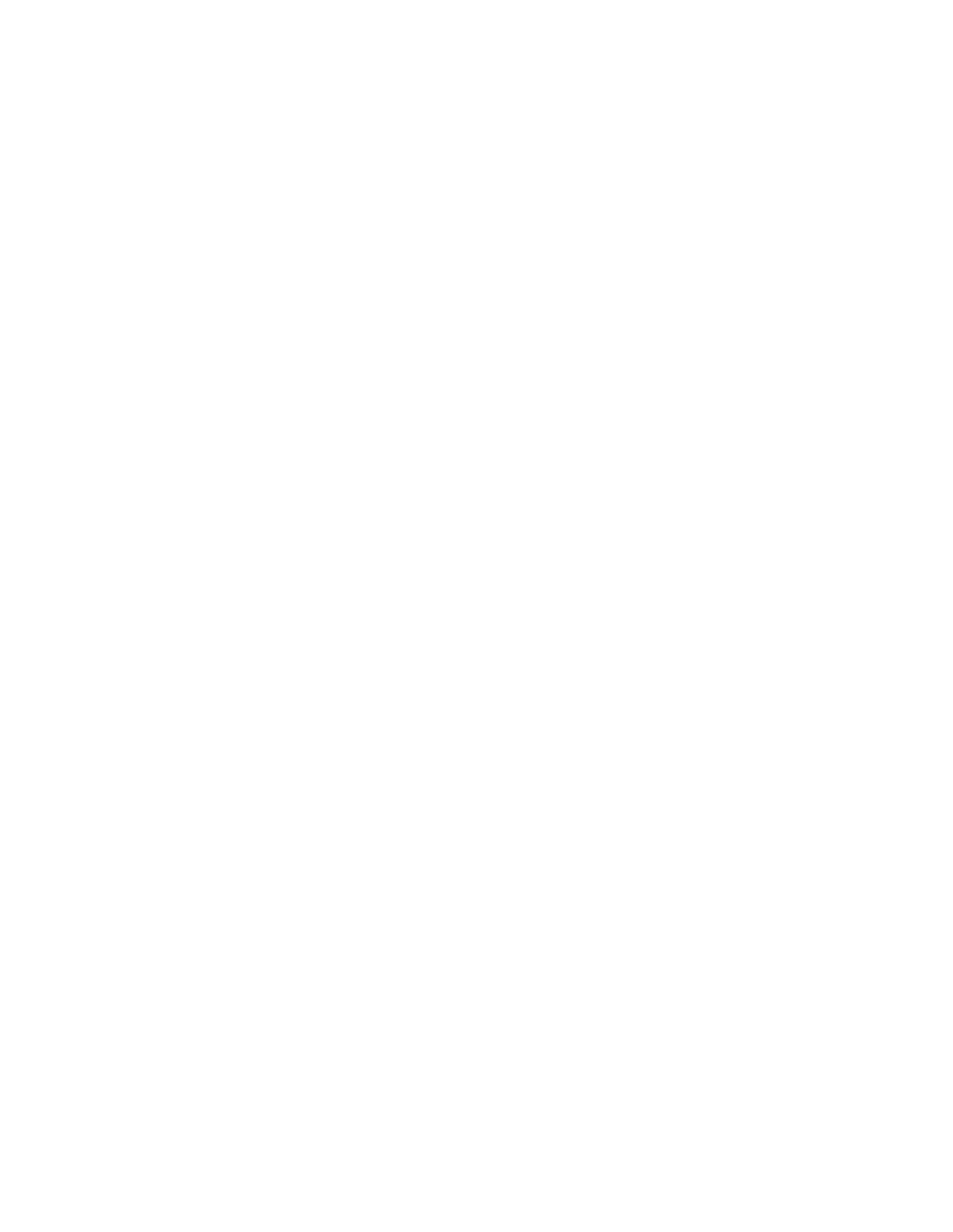## **Table of Contents**

| Organizational Partnerships 2                |
|----------------------------------------------|
| Examples of Training Materials 4             |
|                                              |
| Consumer Input and Control 5                 |
| Examples of Successful Consumer Outcomes 5   |
| Provide Project Strengths and Limitations. 6 |
| Provide Lessons Learned. 7                   |
| Funding Options and Resources 7              |
| Attachment 1 - RFP Proposal 8                |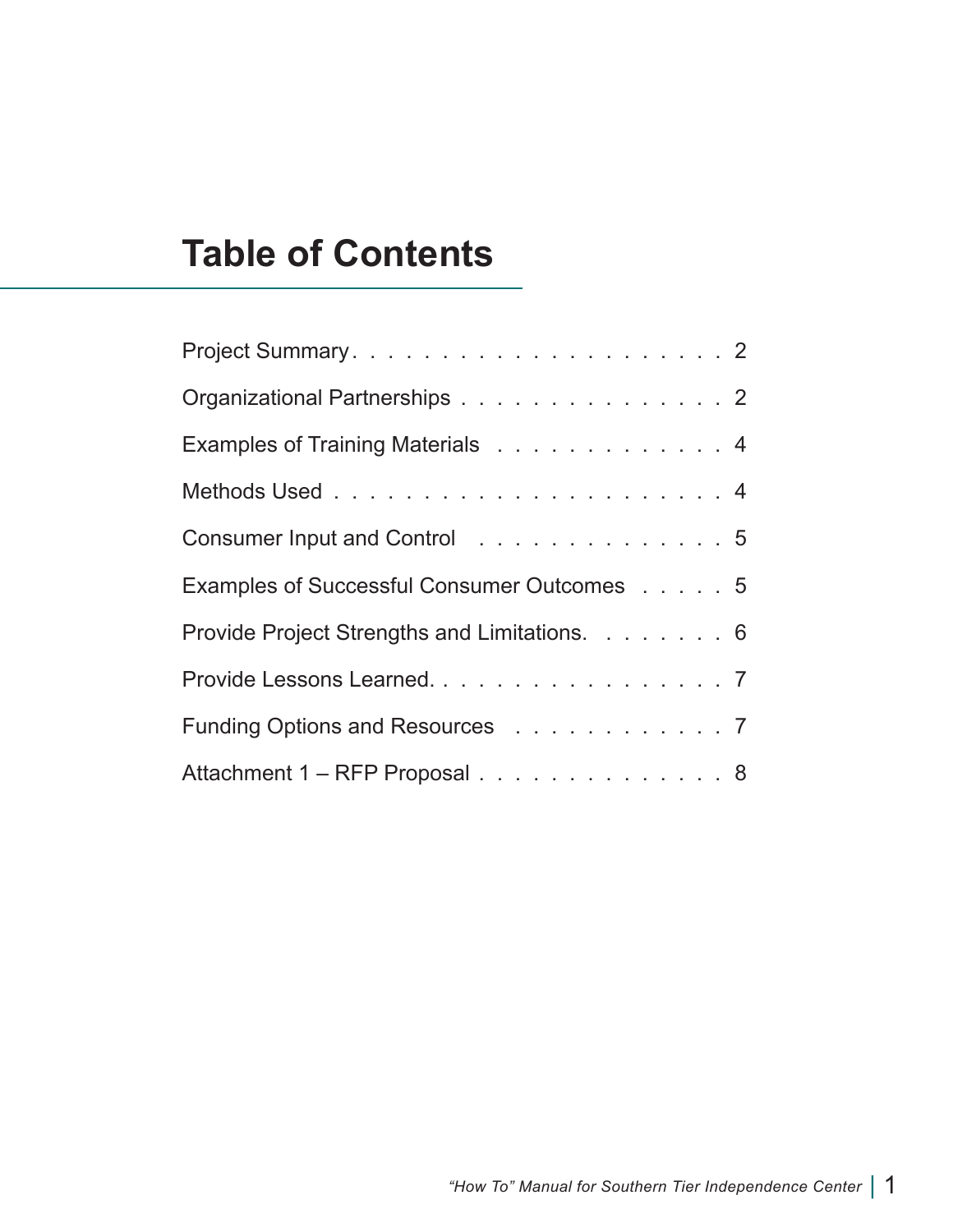This is more of a report than a manual, since, unfortunately, our project was not a success. More below.

### **Provide a brief summary/abstract/synopsis of the project.**

#### **• Append the entire project proposal narrative for reference.**

We planned to hire a part-time (20 hours per week) Peer Advocate position, requiring the peer to be a veteran. Our goals were to offer peer support, information and referral, benefits advice, advocacy, housing assistance, life skills training, as well as the full array of services provided by STIC in the community. This included our loan closet, Technology-Related Assistance for Individuals with Disabilities (TRAID) project, transition or diversion from institutional placement, Traumatic Brain Injury Waiver, Consumer-Directed Personal Assistance (CDPA) program and much more. Additionally, at the core of the Veterans Outreach Project was outreach to veterans programs, other agencies, and entities that might have any contact with veterans. We also outreached to governmental agencies/services, colleges/universities, and more. The service area was Broome, Chenango and Tioga Counties.

## **Provide a list of the organizational partnerships (made to facilitate outreach with the target population) and identify:**

We did not, for actual partnerships, but rather verbal agreements to mutually refer veterans to our program. Not only did we outreach to agencies/ organizations, but we attended any event that we thought would potentially have veterans in attendance. Below is a list of agencies with which we connected and/ or collaborated throughout the duration of the project:

American Civic Association All local American Legion Posts

American Red Cross Army Transition Program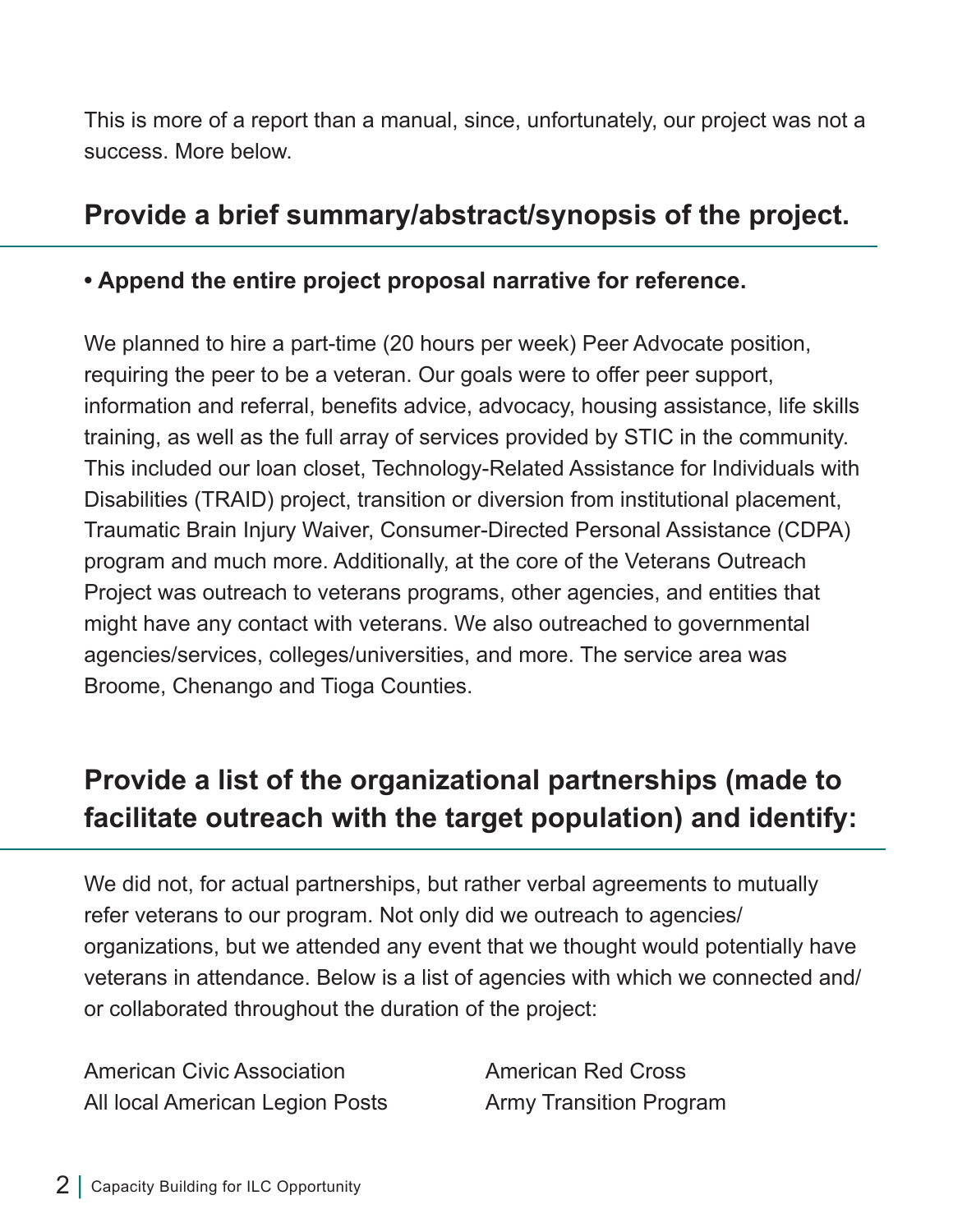Binghamton Parades Committee Binghamton Rescue Mission Binghamton University's Veteran Services Office (Equivalent at Broome Community College) Binghamton Veterans Center Binghamton YMCA Binghamton YWCA Chemung County Veteran Affairs **Commission** Clear Path for Veterans Disabled American Veterans Farmer Veteran Coalition (Chenango County) Lourdes Family Health Center Mental Health Association of the Southern Tier Military Aid Society Military Officer's Association (MOAA) National Guard Unit New York State Division of Veterans **Affairs** NYS Elks Association Operation Enduring Freedom Operation Iraqi Freedom Salvation Army Several Senior Centers Soldier On Soldiers to Saddles Southern Tier Veterans Support Group Stablemovements Soldiers to Saddles Tioga County Veterans Services United Way of Broome Veterans Administration Office (Syracuse) Veterans for Peace Veterans of Modern Warfare (Tioga County) Veterans of Foreign Wars, several Posts Vietnam Veterans of America Volunteers of America We Honor Vets (for veterans in hospice) Wounded Warriors Project

#### **• Rationale: (why connect with partners)**

We connected with every organization known to work with or have contact with veterans in any way. We visited entities where we thought veterans might gather, including senior centers, and tried to exhaust any potential referrals to our program.

#### **• Methods: (how to establish contact with partners)**

We contacted known veterans programs and asked for other potential organizations to contact. One entity gave us a long list of veterans and programs, and we contacted each on the list. We used phone and email to connect, as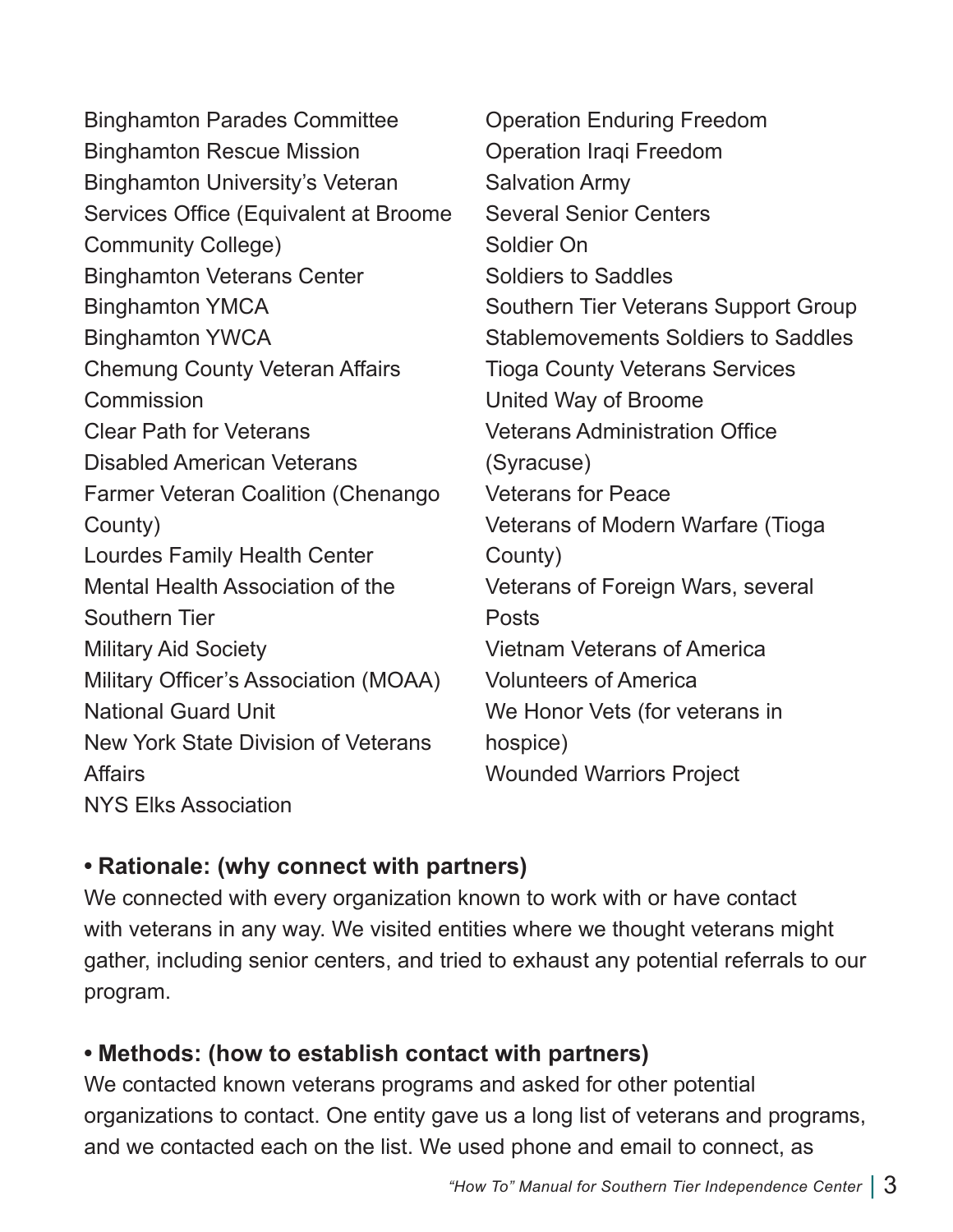well as in-person meetings (where we left brochures and flyers). We also posted flyers all over town, at grocery stores, medical facilities, community organizations, senior centers, and other venues.

#### **• Means: (what partners contributed to project)**

Very few contacts participated actively in the project. While all thought the project was much needed and very useful, and while many would advise us of programs and activities of interest, none took an active role (such as serving on the board, etc.).

**• Documentation: (note any type of Memorandum of Understanding (MOU), agreement, contract, then provide in the form of a link, or as an attachment at the end of the manual)** 

There were no such MOUs, agreements or contracts, just in-person, verbal agreement to share information and refer consumers as appropriate.

## **Provide examples of any training materials developed for the project (target population, partnerships, community outreach) and how they were evaluated.**

None were created.

## **Provide any methods used to market the project to the target population/consumers (marketing materials, letters, flyers, brochures, videos, etc.)**

We sent many emails, which were not saved, to consumers, and we posted flyers and brochures widely.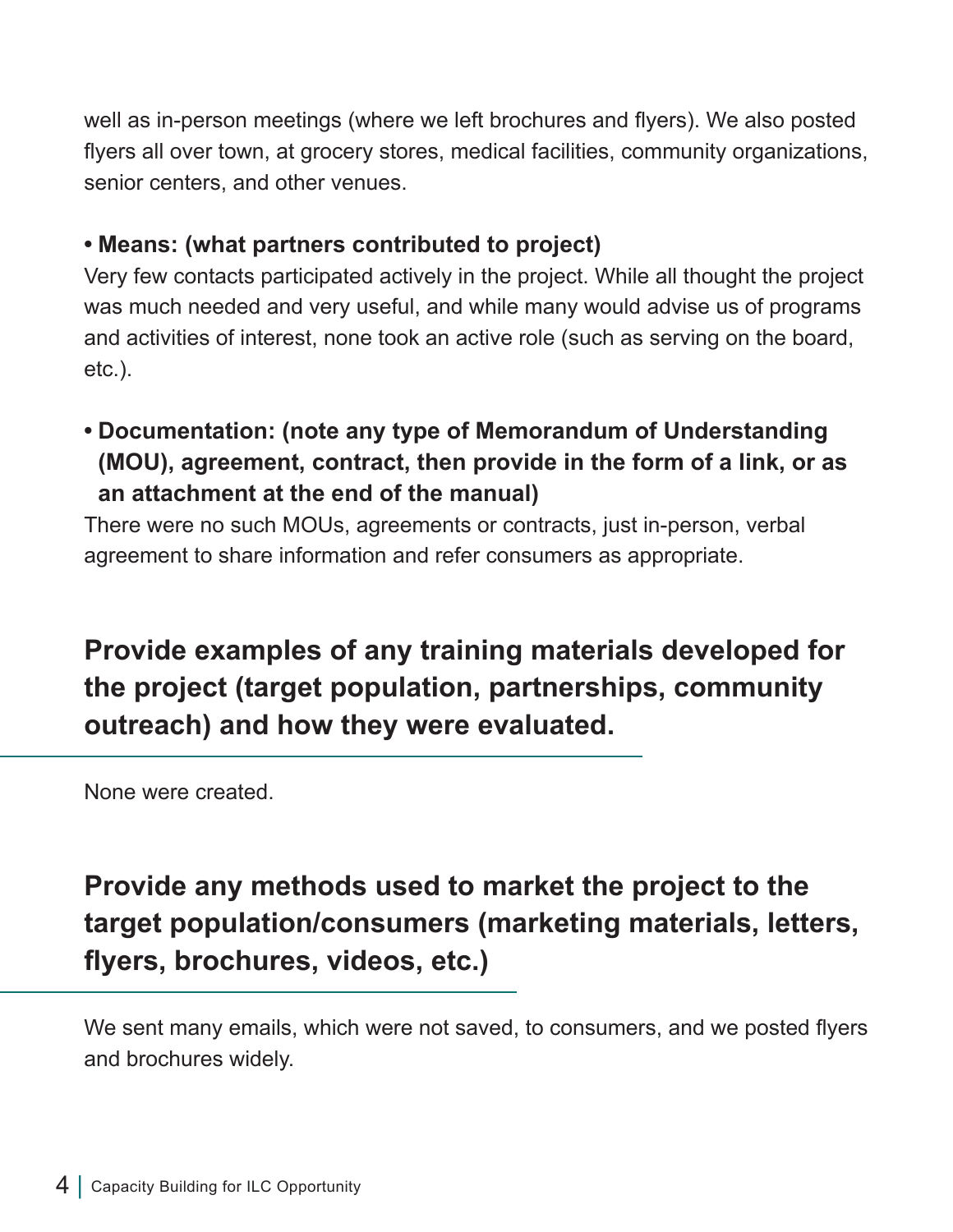The following was on the front page of our webpage:

"Veterans Peer Counseling- STIC can now offer the services of a Veteran's Peer Advocate to help all Veterans with a disability. An opportunity to talk to a fellow Veteran who has experienced similar challenges. Male and female Veterans receive encouragement, support and help navigating the complex issues facing the veteran with a disability. You don't need to go it alone."

There was more in-depth information about the program when the person clicked a link, but that has been deleted and isn't available anymore.

## **Describe how consumer input was obtained and consumer control maintained during the project.**

The main problem with our project was that no consumers would come to STIC. They thought we were a government agency and they wanted nothing to do with us because of that. No matter how we tried to assure and reassure veterans about this concern, their lack of trust in government entities kept them away.

## **Provide at least (3) consumer vignettes related to your projects that exhibit successful consumer outcomes, increased independence, and or improved quality of life.**

Most of the 10 or so consumers with whom we had contact were assisted via phone. We don't know the outcomes of the assistance, because they seldom called back and didn't respond to our efforts to reach them.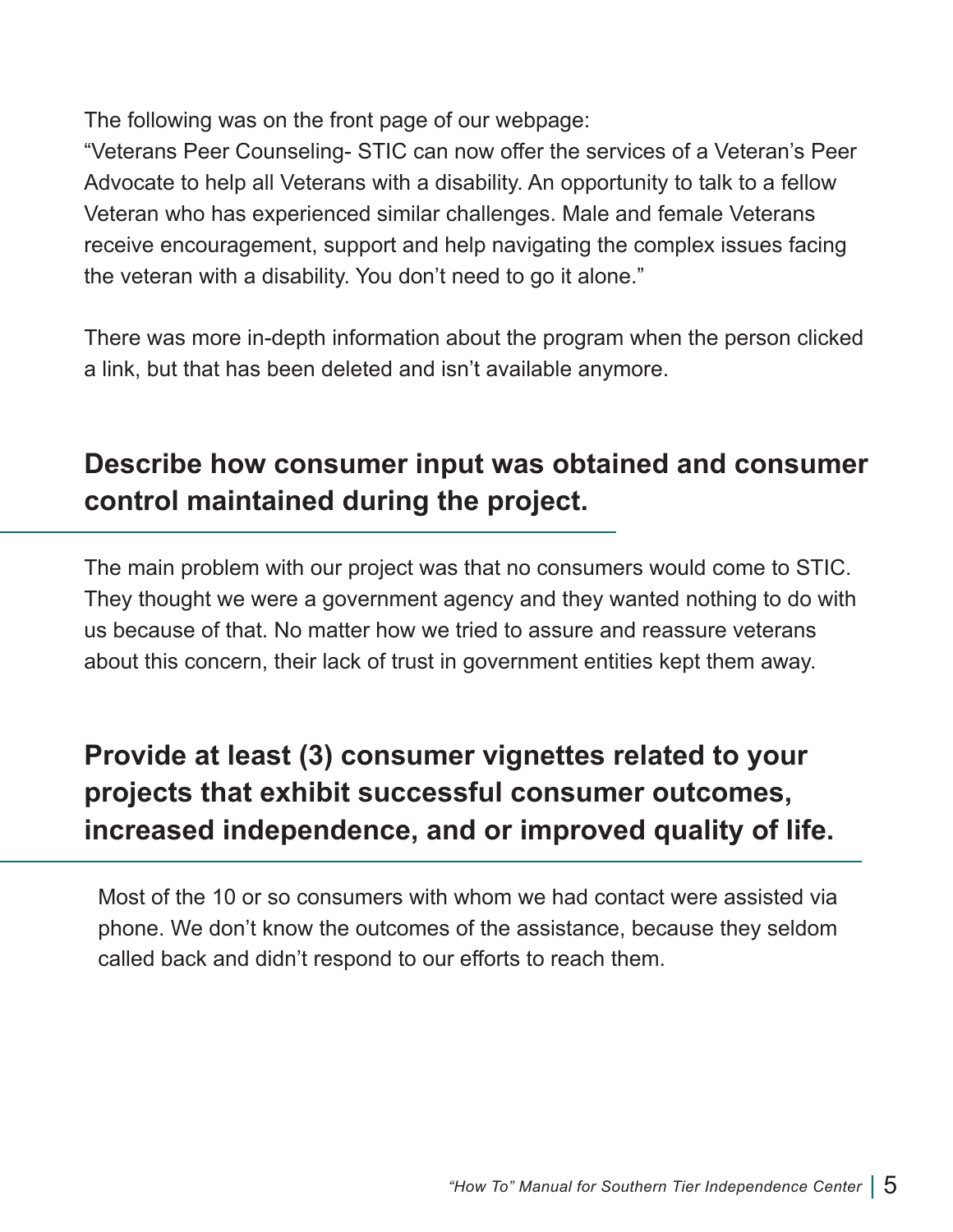## **Provide project strengths and limitations.**

We thought we had a sound approach, backed by the Independent Living Philosophy, but it wasn't enough. As can be seen by our list of connections, we outreached far and wide. We also spoke at events, had tables at community activities such as July Fest, The Strawberry Festival, local media interviews, and much more. Still consumers did not come to the program. This was an experience we'd never had before, since we serve over 4,000 people and are very well known in the communities we serve.

Below are the major barriers we experienced:

- Although we conducted extensive outreach over the last year, we didn't see the influx of consumers we'd planned for and initially thought we'd attract.
- Unlike other populations, which freely share personal information and selfidentify as a person with a disability, veterans with disabilities are quite different. They are extremely reluctant or unwilling to share any personal information, and often don't view themselves as having a disability, even though they may have obvious physical limitations or admitted cognitive or mental health issues.
- The veterans we encountered were especially distrustful of "government programs" as they perceive them. Even though we repeatedly told them we are Not-For-Profit, consumers continued to think of us as "government" because we get funding through various state grants/contracts. They protect their privacy and weren't usually willing to fill out forms (even simple program intakes.)
- In Binghamton, it was extremely difficult to attract qualified candidates, even though the qualifications weren't onerous. We posted on Facebook, Craig's List, state employment programs/services, on our web and Facebook pages, in the newspaper, and sent the job description to every veteran program we were aware of locally. We also followed up with phone calls to the local agencies to which we sent the announcement.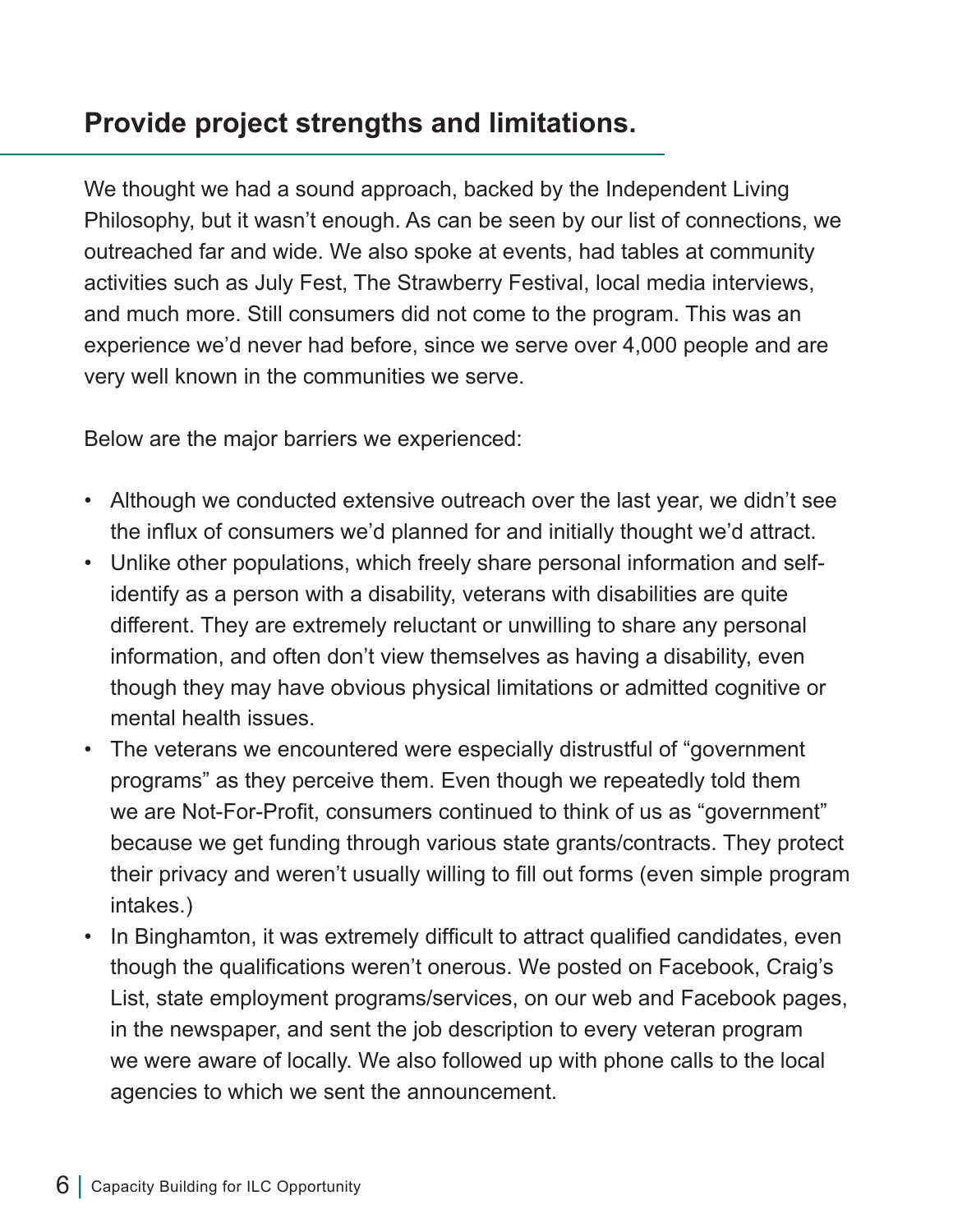None of the above comments about veterans are judgments or criticisms, they are simply what we've observed through the project.

#### **Provide lessons learned.**

The aforementioned barriers are the lessons learned. If we were to pursue any specific targeted program to veterans in the future, I believe that a visible partnership with another veterans-related entity to implement the project might be helpful.

## **What funding options were you able to explore and pursue for the project? What resources were you able to successfully develop for the project?**

Other than our flyer and brochure, we didn't develop any other materials. We had information on our webpage (now deleted), as well as facebook.

#### **Conclusion**

STIC conducted significant outreach to promote our project and to attract veterans. We were a bit delayed in starting the project because we searched for five months before finding an appropriate candidate. He lasted only six months, and we spent another four months trying to recruit a replacement. The replacement staff person resigned after only five months, and we decided that it would be wasteful of government dollars to continue with a program that was clearly unsuccessful. Each of the two staff had some very strong skills, but neither one fully possessed all that was needed for the project. Although we provided extensive training, neither person worked out. We were honored and quite excited to receive the grant, and were equally disappointed that we did not succeed in the end.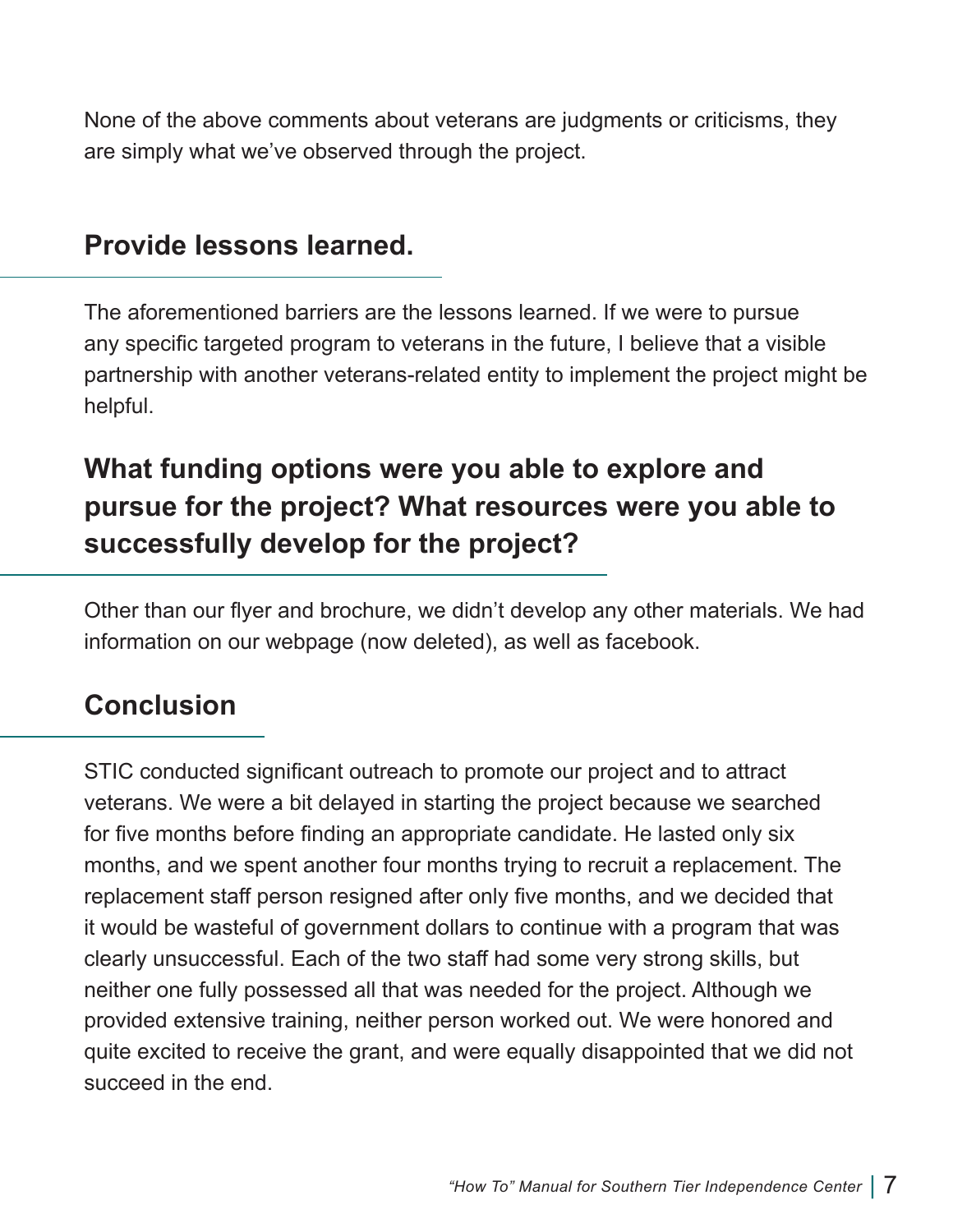## **Southern Tier Independence Center, Inc. RFP Proposal #14-013 NEW YORK STATE EDUCATION DEPARTMENT State Plan for Independent Living (SPIL) Capacity Building for Independent Living Center Opportunity (CBILCO)**

#### **Introduction/Project Mission**

Southern Tier Independence Center, Inc. (STIC) is a not-for-profit 501(c)(3) Center for Independent Living (CIL) as defined under NYS law. Located in the City of Binghamton (Broome County), STIC has served adults and children of all ages with all disabilities in a growing number of counties in New York (currently 12) since 1983. STIC seeks to serve as a State Plan for Independent Living (SPIL) Capacity Building for Independent Living Center Opportunity (CBILCO) contractor to provide services and supports to the underserved population of male and female veterans with disabilities. STIC's proposed services for the unserved and underserved veteran demographic, including veterans with physical, cognitive, and mental health disabilities, include peer support, information and referral, assistance with seeking and securing housing, life skills training, and outreach to and collaboration with veterans organizations and other groups serving this population. We wish to provide these services in three NYS counties: Broome (Binghamton headquarters), Tioga (Owego satellite office), and Chenango (Norwich satellite office). Should we be awarded funding, STIC will create a part-time Peer Advocate position and hire and train a veteran with a disability to provide these services. This Peer Advocate will have the considerable heft of all STIC services and programs at his/her disposal, so s/he will have a deep pool of resources from which to draw.

STIC is an ILC with a longstanding presence in our communities and a reputation for providing the highest quality services and supports in a timely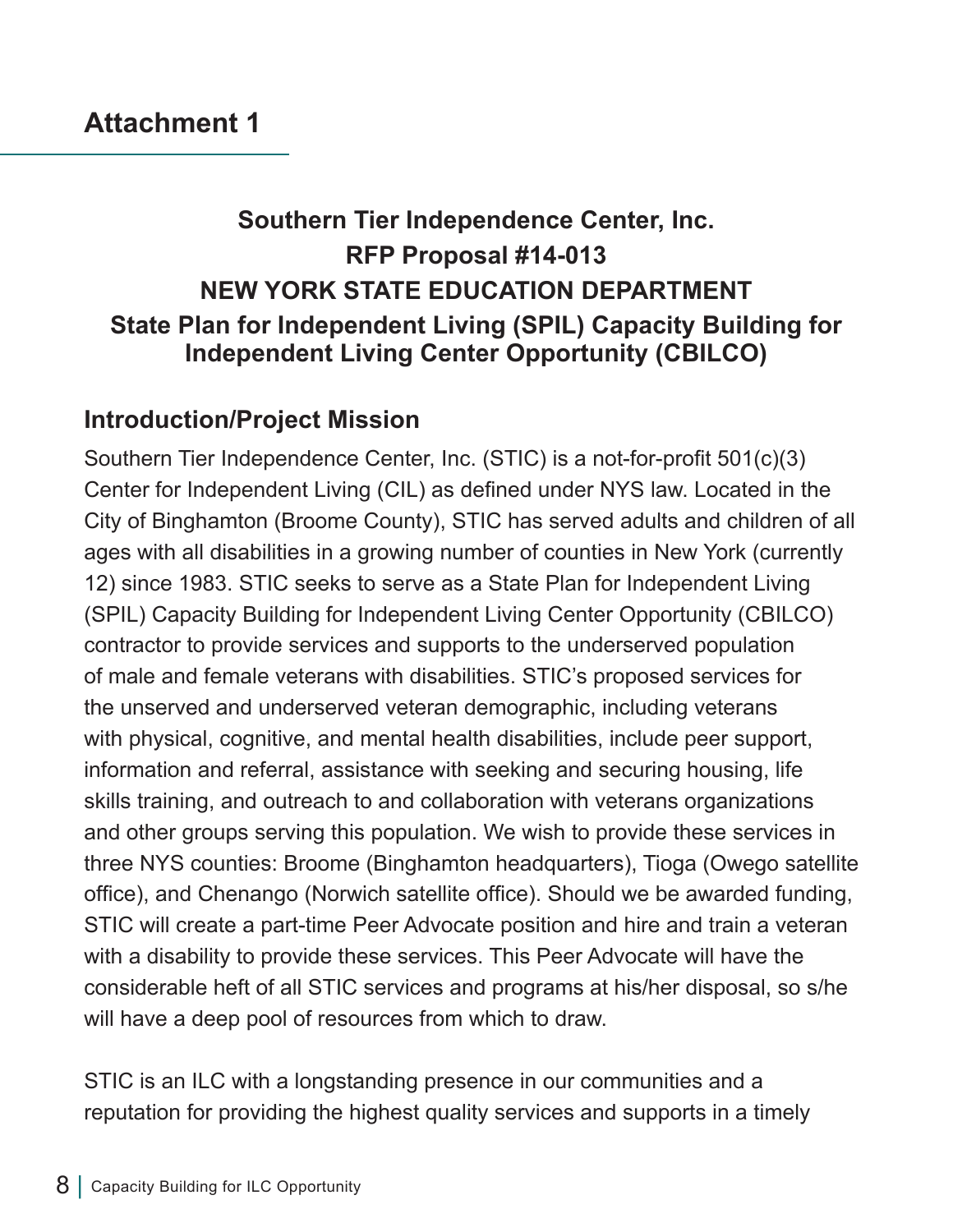manner. Further, we remain sensitive to the differing experiences, beliefs, and backgrounds of our consumers, so all interactions are conducted with an eye toward remaining culturally sensitive. We have at our disposal a breadth of programs and community connections as ready resources in support of this proposal. As a general overview to demonstrate the wide range of services, supports, trainings, and programs we offer, we successfully operate the Early Childhood Direction Center (ECDC) for the Mid South region, both the Traumatic Brain Injury (TBI) and Nursing Home Transition and Diversion waivers (NHTD) Regional Resource Development Centers (RRDC) in 12 counties in South Central New York, and we serve as New York State's Health Benefit Exchange Navigator in 9 NYS counties. Additionally, we were recently awarded the Special Education Parent Technical Assistance Center for the Southern Region. We offer tailored services through our Parent Mentor Project, Education Advocacy, Community Integration Advocacy, Behavioral Consulting Services and Program Design, and ADA Services. We offer Day Habilitation and Community Habilitation services, Housing Assistance, and Supported Employment services to people who have a Traumatic Brain Injury, are blind, deaf, developmentally disabled, or have a variety of physical disabilities. We are often the only agency that will work with people with the most significant disabilities. We also offer support, training and services in six counties through our TRAID Project (Technology Related Assistance for Individuals with Disabilities), providing information, demonstration, and loan of a wide variety of low and high tech assistive/adaptive devices. These programs/services, combined with our peer support model, individual and systems advocacy, life skills development, Consumer-Directed Personal Assistance (CDPA) program and emphasis on self direction and community integration, are at the disposal of our staff and consumers, offering a foundation not matched by any other organization in our service area.

We are confident that our well-established roots in the communities we serve, our broad range of exceptional programs, services, and supports, and our vast network of community connections and partnerships will jointly produce a strong program to support our veteran population in general and especially veterans with disabilities.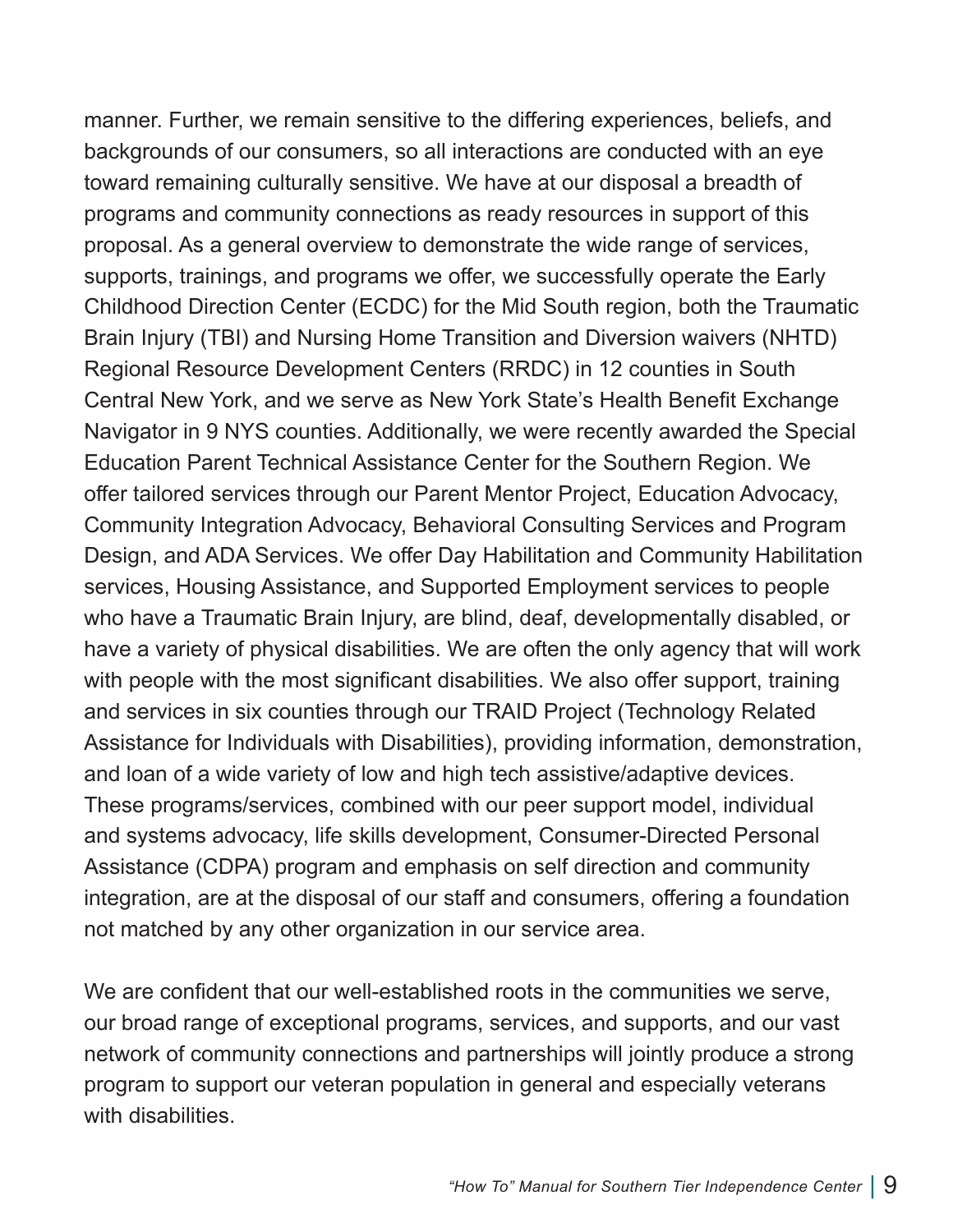## **Preliminary Assessment of Existing Resources, Needs, and How STIC will Address Them**

The crisis United States veterans currently face with regard to health care, housing, and employment has dominated the news in recent months. That these issues are now receiving attention is a good thing, but the problems that are being revealed have been ongoing for years. It is safe to conclude that historically services and supports for our veteran population have been underfunded, sparsely available, and poorly administrated. As an Independent Living Center with a wide reach in the Southern Tier of New York State, STIC has the knowledge and capacity to address and alleviate some of the problems that have become endemic in the system. We are a disability organization, and we specialize in assisting perhaps the most marginalized population in this country. Thus, we are well positioned to outreach and provide necessary services to veterans and veterans with disabilities in Broome, Tioga, and Chenango counties.

The need for our proposed services is supported by statistics reported by organizations ranging from the US Census Bureau, the National Coalition for Homeless Veterans, and the US Department of Veterans Affairs. According to the most recent US Census estimates, which are updated annually in the years intervening the official Census, Broome County has 15,473 veterans, Tioga County 4,737, and Chenango County 4,253, for a total of 24,463 in our proposed region. The US Department of Veterans Affairs released a Special Report in 2011 that shows 16% of male veterans and 18.9% of female veterans have a servicerelated disability. Using these numbers, we estimate that in the three counties we seek to serve there are approximately 8,317 veterans with a disability. This is likely a conservative estimate, because the report only reflects service-related disabilities and does not address whether PTSD is included in their definition. In addition to the statistics and the research on existing resources that follows, STIC has heard many accounts from professionals with whom we work about the need for our proposed services. Our staff has spoken with professionals serving veterans in Broome, Tioga, and Chenango counties, and they consistently lament the dearth of programs and supports for disabled veterans.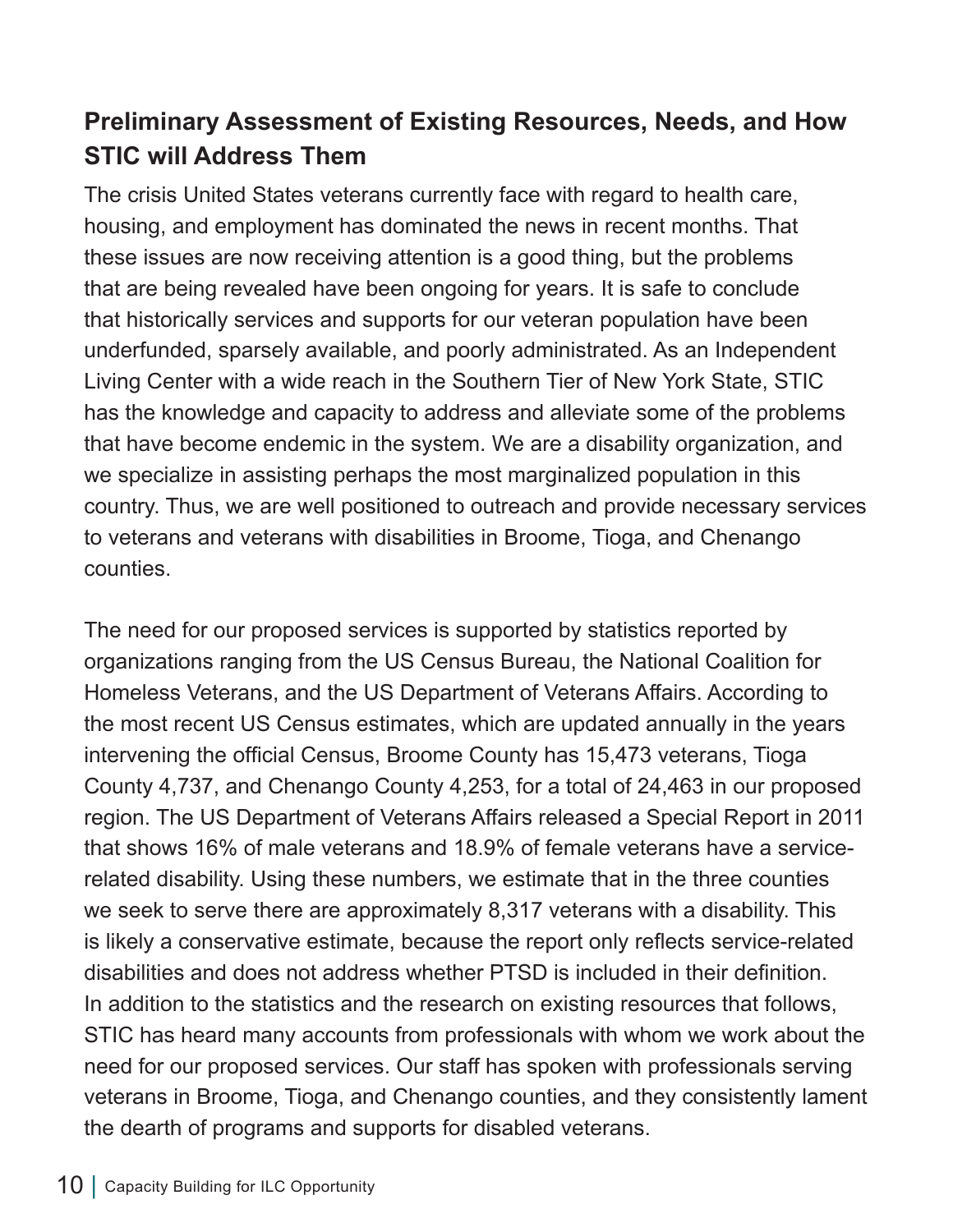**Peer Support:** Our research into available peer support options in Broome, Tioga, and Chenango counties has shown very few opportunities. As Binghamton is the largest metropolitan area in these counties, one would expect peer support to be more widely available. Although we have a local Disabled American Veterans (DAV) chapter in Binghamton (hosted at the American Legion Post #60), they hold meetings only one evening every month. Their current calendar of events for the month of June is blank, showing that they have no events planned for disabled veterans. Another possible source of peer support is the Binghamton Vet Center operated by the VA's Readjustment Counseling Service. This office, however, lists only individual counseling services and is staffed by one team leader and two counselors. For a county with more than 15,000 veterans, this does not seem like adequate coverage to serve the designated population. Tioga and Chenango counties have neither a DAV chapter nor a Vet Center, which indicates that this service is desperately needed there as well.

STIC has provided peer counseling for people with disabilities since our inception 31 years ago. We believe that people learn best from one another and especially from someone who has faced similar obstacles and succeeded in spite of them. Our Peer Counseling involves people with disabilities sharing experiences, mentoring one another, offering encouragement and support, and learning from each other how to navigate the often complex service system. It is also a model that empowers people to learn and grow, to develop skills that will assist in successfully living in the community. Our Peer Counselors are people with a disability. They offer guidance, assistance, and support without taking control. They can advocate and empower others to advocate for themselves. They listen without judgment and assist people to take control of the responsibilities of their own lives. They assist others in becoming the person they want to be, and they are role models for others who have a disability. Under this proposal, we will have on staff a disabled veteran who can offer peer support to his fellow veterans with disabilities, a service we believe is critical to the healing process. We will also strive to create a peer group that meets regularly so veterans with disabilities can build a support network of friends and contacts in the community.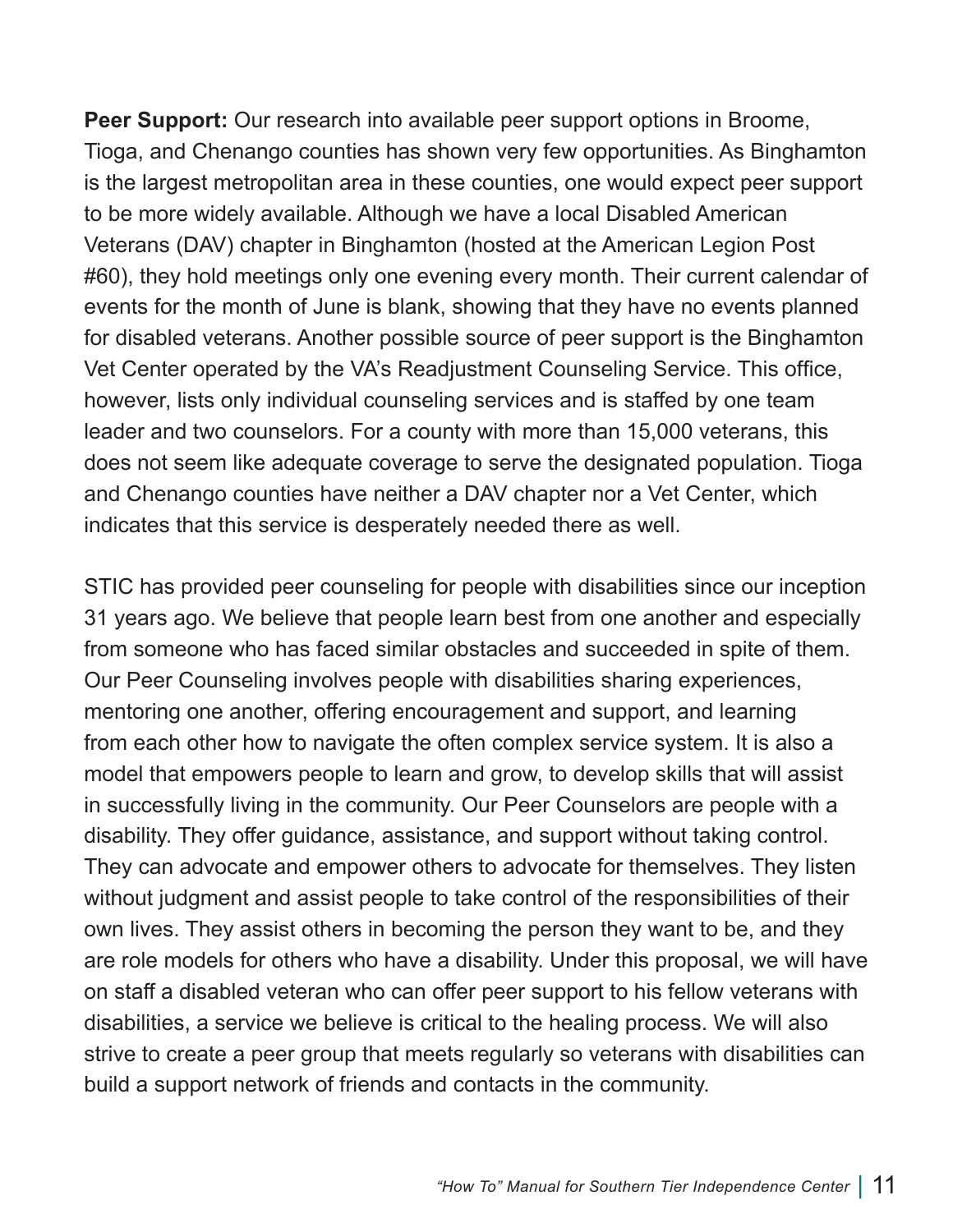**Information and Referral:** There are a handful of organizations catering to the veteran population that offer information and referral, yet our research has shown that opportunities for face-to-face meetings are extremely limited and personnel available for contact are often not local. These sites direct visitors to links to a variety of other websites, telephone numbers, and email contacts. We know that DAV, Broome County's Veteran's Service Agency, local American Legion posts, and the Binghamton Vet Center all have information and referral services, yet only DAV has specific services for veterans with disabilities. Under the link for Services on our local DAV chapter's webpage, it lists regional office addresses, emails, and telephone numbers, not what information and referral services might be available. DAV does travel to areas where they lack offices or chapters, but they have only 10 Mobile Service Offices (MSO) to serve the entire United States.

As one of our CIL core services, we maintain a clearinghouse of accurate comprehensive neutral information on a wide variety of disability-related topics. In addition to the extensive knowledge-base of our staff regarding disability issues and services, we house a resource library of books, brochures, catalogs, and videos on a wide variety of topics such as the ADA; other disability-related laws and regulations; assistive technology; different types of disabilities; disabilities awareness; special education; independent living philosophy; deaf culture; sign language; and several works of fiction that demonstrate the abilities and potential of people with disabilities. We operate two Regional Resource Development Centers (RRDCs): the Traumatic Brain Injury (TBI) waiver and the Nursing Home Transition and Diversion (NHTD) waiver. The TBI RRDC is an invaluable resource under this proposal, as many servicemen and servicewomen are returning from war having sustained a traumatic brain injury. STIC has been a statewide leader in community-based services for people with TBI since 1988, when we began systems advocacy that ultimately resulted in the creation of the DOH TBI waiver program. We were highly active participants in the statewide and national effort to pass the Americans with Disabilities Act, established and led a strong coalition to promote passage of the state's Consumer Directed Personal Assistance (CDPA) legislation, and were effective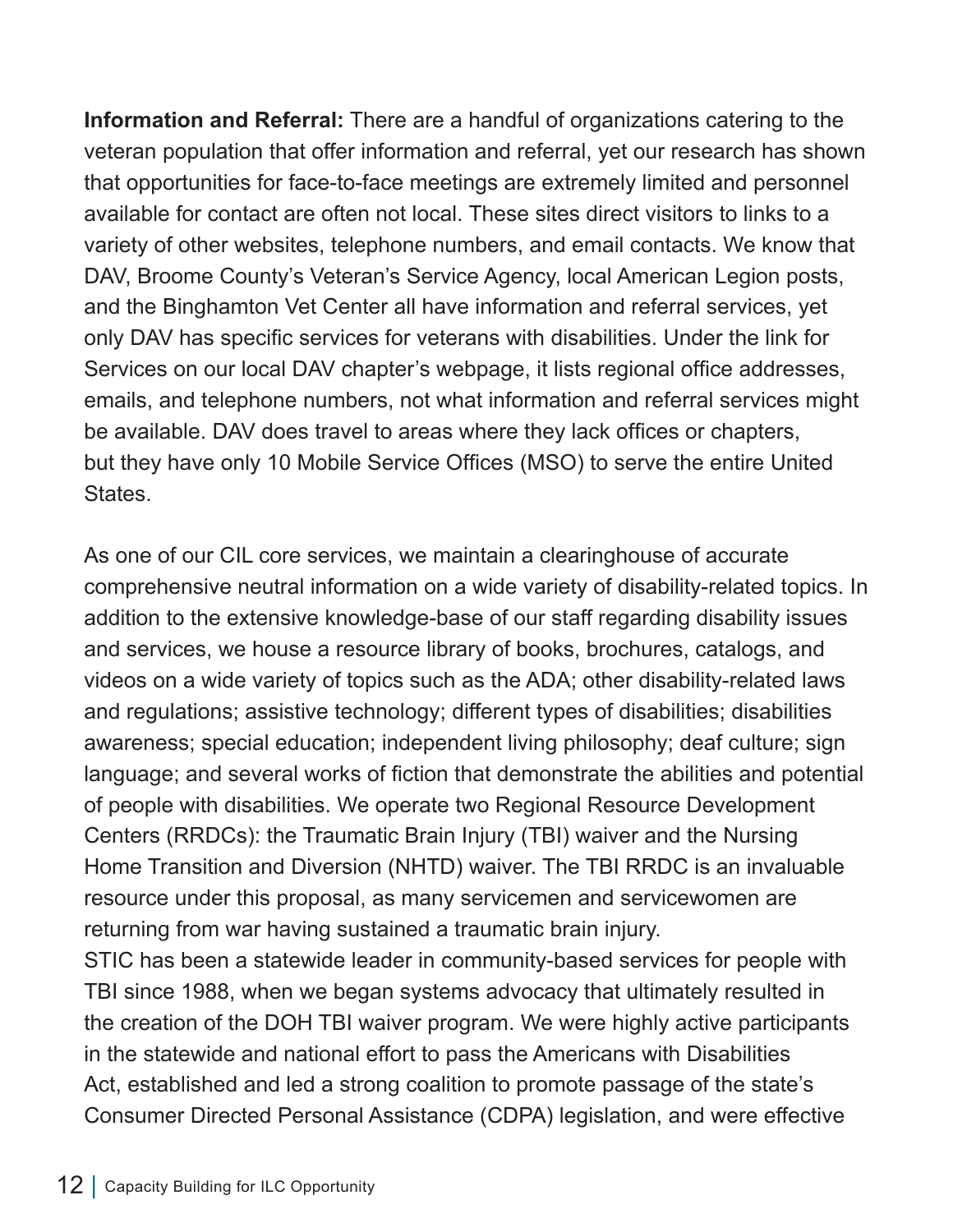proponents of the NYS Most Integrated Setting law. We also worked diligently for the adoption of the law that directed DOH to establish the NHTD waiver program. STIC's Home and Community-Based Services Medicaid Waiver for Individuals with Traumatic Brain Injury (HCBS/TBI) is one component of a comprehensive strategy developed by the New York State Department of Health to assure that New Yorkers with a traumatic brain injury could receive services within New York in the most integrated setting. The TBI waiver is an opportunity for comprehensive services to be available in the community rather than in an institution, allows the state to assemble a package of carefully tailored services to meet the needs of a targeted group in a community-based setting, maintains the waiver participant's health and welfare through an individualized service plan, and assures the overall cost of serving waiver participants in the community is less than the cost of serving a similar group in an institution. Unfortunately, many veterans that could qualify for the TBI Waiver don't know it exists. We will change that with this proposed outreach project.

Information and referral services are offered at our headquarters in Binghamton and will be offered as well in our satellite offices in Owego and Norwich. All locations are fully accessible and easy to reach by public transportation. Further, our staff has a reputation for returning phone calls and emails promptly and for following up with consumers. Unlike many of the other organizations available to veterans with disabilities, we are present, local, reachable, and available to assist those who request it.

**Housing Assistance:** The high numbers of male and female veterans with disabilities, and the relatively few community supports and services for them, is compounded by the difficulty seeking and securing adequate, affordable, and accessible housing. As a result, many veterans, and especially veterans with a disability, are homeless or have unreliable, inconsistent housing situations. The National Coalition for Homeless Veterans (NCHV) and the National Coalition for the Homeless (NCH) disagree on the percentages of veterans who are homeless. The former organization reports that 12% of the homeless population in the United States are veterans, whereas the latter reports that 23% are. Their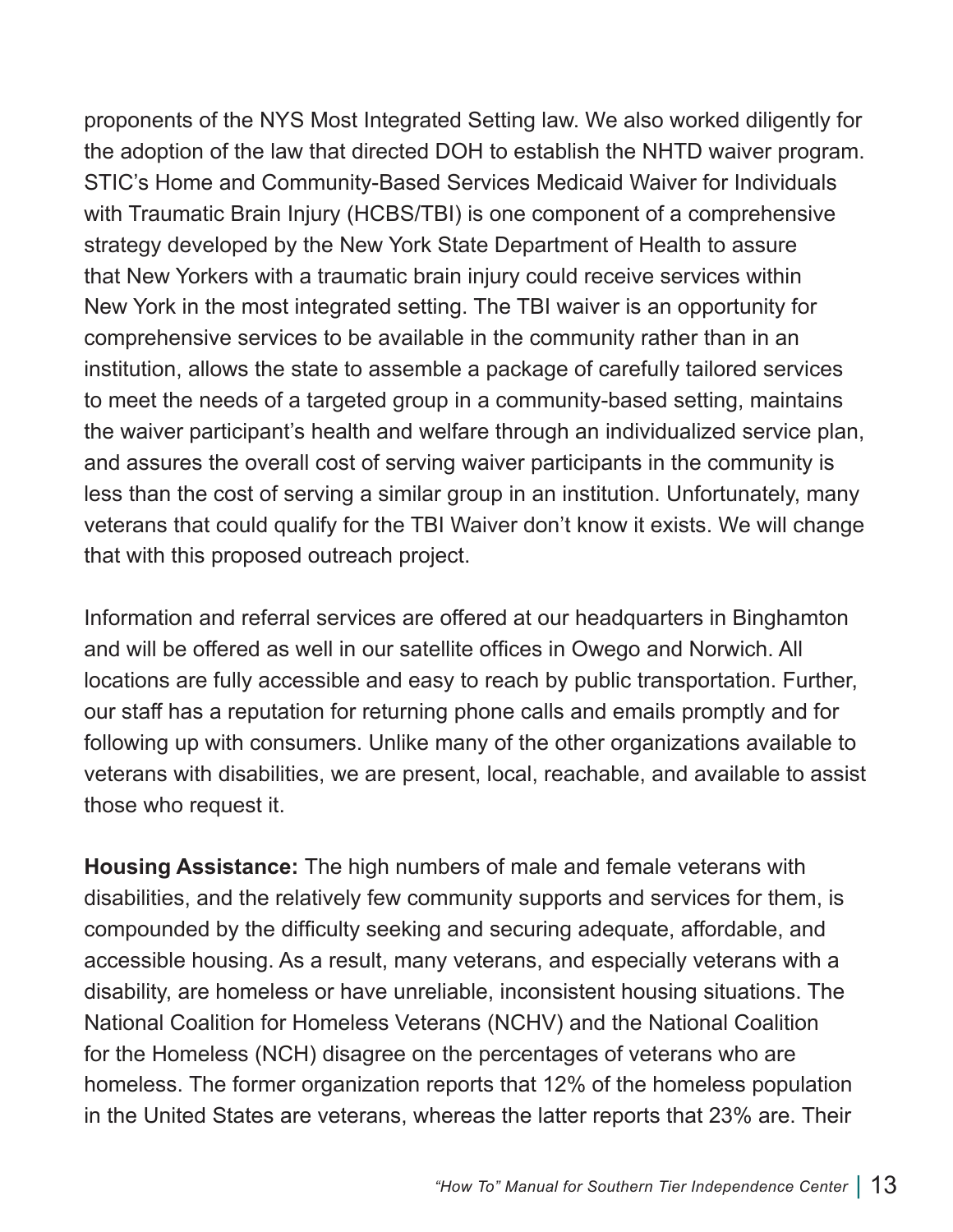differing numbers underscore the difficulty in maintaining accurate records of what has sadly become a transient population nationally. They agree, however, that approximately 51% of homeless veterans have a disability, and 50% have mental health issues. Finally, veterans are twice as likely as other Americans to become chronically homeless. After laying their lives on the line for all Americans, they are sadly relegated to living on the streets.

The answer to this ever-growing problem is not more government involvement, and the NCHV acknowledges this. They write that "Government money, while important, is limited, and available services are often at capacity. It is critical, therefore, that community groups reach out to help provide the support, resources and opportunities that most Americans take for granted: housing, employment and health care." They further state, "The most effective programs for homeless and at-risk veterans are community-based, nonprofit" groups. This is exactly what STIC is—a well-established community-based, not-for-profit, disability organization with 31 years' experience providing things such as housing and other critical supports.

Existing services in Broome, Tioga, and Chenango counties are limited in their capacity to support and serve veterans with disabilities, especially in securing accessible, affordable housing. New York State provides veteran housing benefits in the form of low interest, fixed-rate mortgages. It also sponsors Department of Health operated "housing" in hospital facilities around the state. While the mortgage option may seem feasible, if one is homeless, s/he probably does not have much in the way of an income, making it virtually impossible to obtain a mortgage. Additionally, homeless veterans with one or more disabilities who wish to live independent, community integrated lives would not find living in a hospital setting very appealing. Broome County's Veteran's Service Agency provides largely administrative supports to a reported 18,000 veterans and active duty service men and women. They provide guidance in areas such as applying for benefits through the US Veteran's Affairs and with home mortgage applications, but they do not assist with the housing crisis facing disabled veterans. The American Legion, which has 3 posts in each county we wish to serve (for a total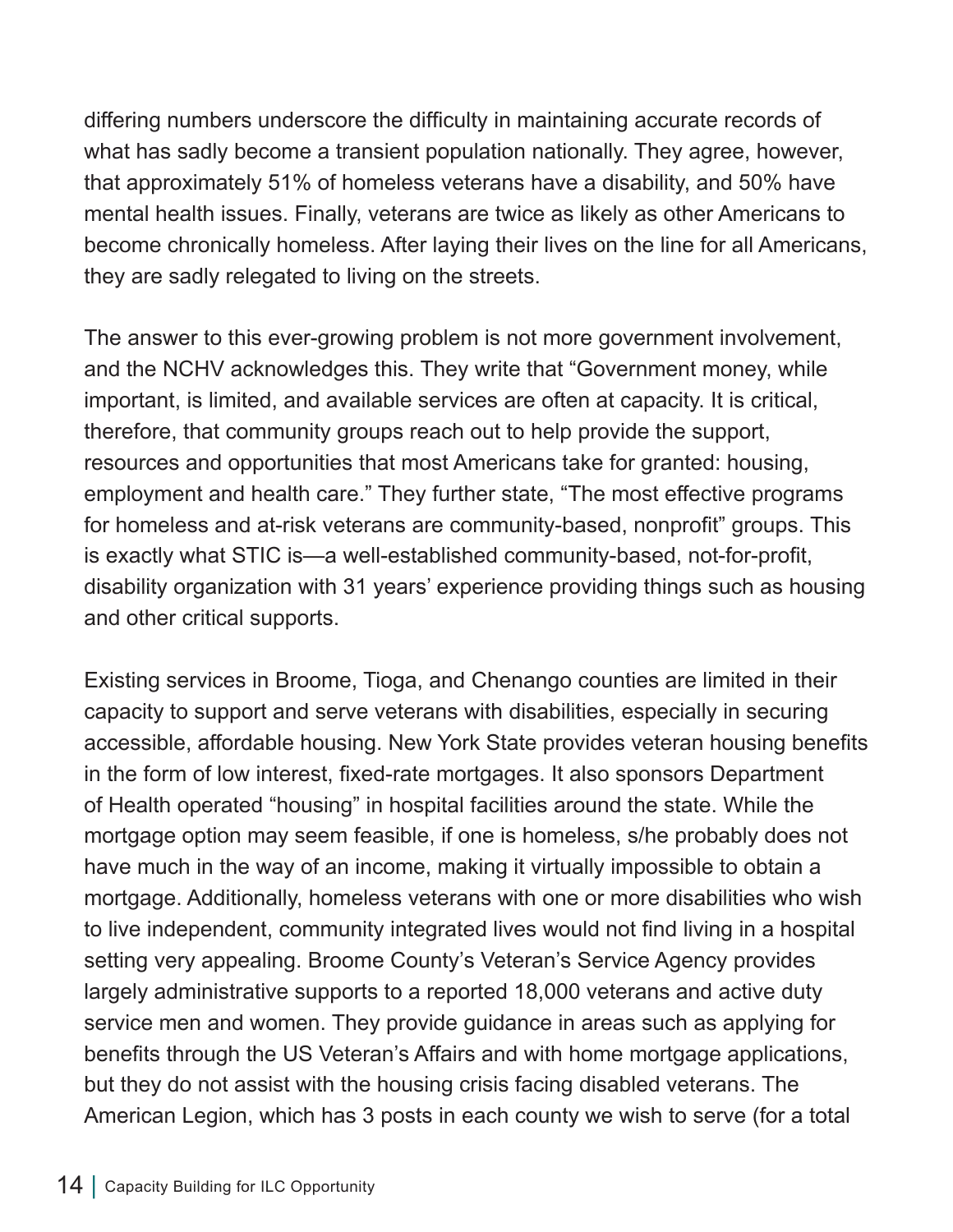of 9) does not offer housing support services targeted to homeless veterans and especially to homeless veterans with a disability. The American Legion uses a uniform, shared webpage for each post. That is, the pages are not specific to each community's need or to the particular character of each post. Requests for assistance with housing or homelessness are directed to a centralized telephone number and email address, and there appears to be only one office in New York State that handles such inquiries. The US Department of Veterans Affairs lists its Vet Centers throughout New York State (there are 16 in all), only one of which is located in the three counties we will serve—the Binghamton Vet Center (Broome County). This site, like many of the others devoted to veteran issues, does not list any services pertaining to housing in general or accessible housing. It does, however, offer assistance with home loans, something that is likely out of reach for the demographic we will serve under this RFP.

While STIC does not have a person solely assigned to providing housing assistance, we have compiled a comprehensive listing of housing options in our community, along with contact information for applications and supports. We have resources on many topics related to affordable, accessible, integrated housing for people with disabilities and seniors, including: housing resources and subsidies; housing laws affecting veterans, seniors, and people with disabilities; and statewide housing opportunities and initiatives. Where appropriate we also make referrals for various programs and services including: accessibility modifications; home repairs for little or no cost; USDA Rural Development; weatherization programs; rent subsidy programs; and home buying assistance, etc.

The Peer Advocate that we propose to hire will have access to the wealth of information at our disposal and will foster relationships between the disability, veterans, aging, and housing communities, as well as other stakeholder groups, to develop strategies to address barriers to housing for homeless veterans.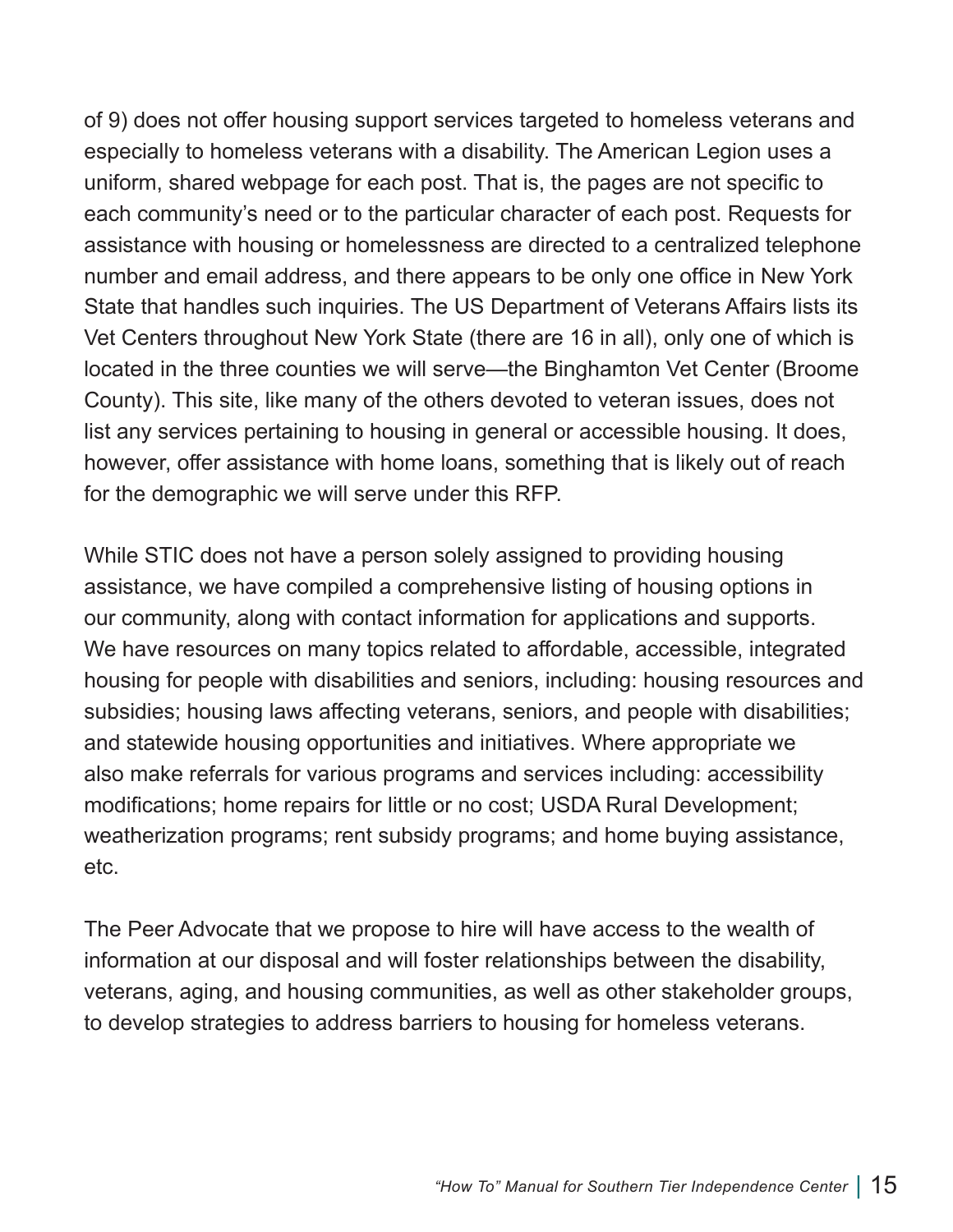**Life Skills Training:** STIC is an organization rooted in our devotion to the Independent Living Philosophy. Throughout our history we have worked in a very public and effective way to advance our belief that people with all disabilities of all ages can and should live safely in their communities with appropriate supports. With a board of directors comprised of at least 51% people with disabilities, our policies are developed by individuals who have experienced both the joys and frustrations of living integrated lives in their communities. Additionally, if this project is funded, we will endeavor to find a qualified disabled veteran who shares our philosophy to serve on our board. Approximately 40% of our staff has some type of disability, and they can truly understand the needs and dreams of others with disabilities. The only other agencies within our region that follow this philosophy are also CILs, and none of them serves the area the way we do. We offer a wide range of independent living skills information and trainings, and these too will be available to the targeted disabled veteran demographic. To our knowledge, we are the only organization in Broome, Tioga, and Chenango counties that offers life skills training to people with disabilities. Our training will be tailored to the specific wants and needs of the given individual, and might include mobility and transportation, housing issues, finances, nutrition, scheduling, communication, assistive technology, and individual advocacy.

As previously stated, we know anecdotally from fellow professionals and from our research that the services we seek to offer under this RFP are needed. Veterans with disabilities in Broome, Tioga, and Chenango counties have extremely limited community-based options. STIC's goal is to provide these much needed services to veterans with disabilities.

**Outreach:** To reach the broadest possible audience, our outreach strategies will include a comprehensive marketing plan using all resources available to us. Within the first month we will hire and train our staff person and create a brochure/flier detailing who we are and the services we offer and begin the ongoing process of contacting as many organizations that encounter the veteran population as possible. We will place an advertisement in our quarterly newsletter, Accessability, which has a circulation of approximately 3,500 individuals, organizations, and businesses. We will also create an informational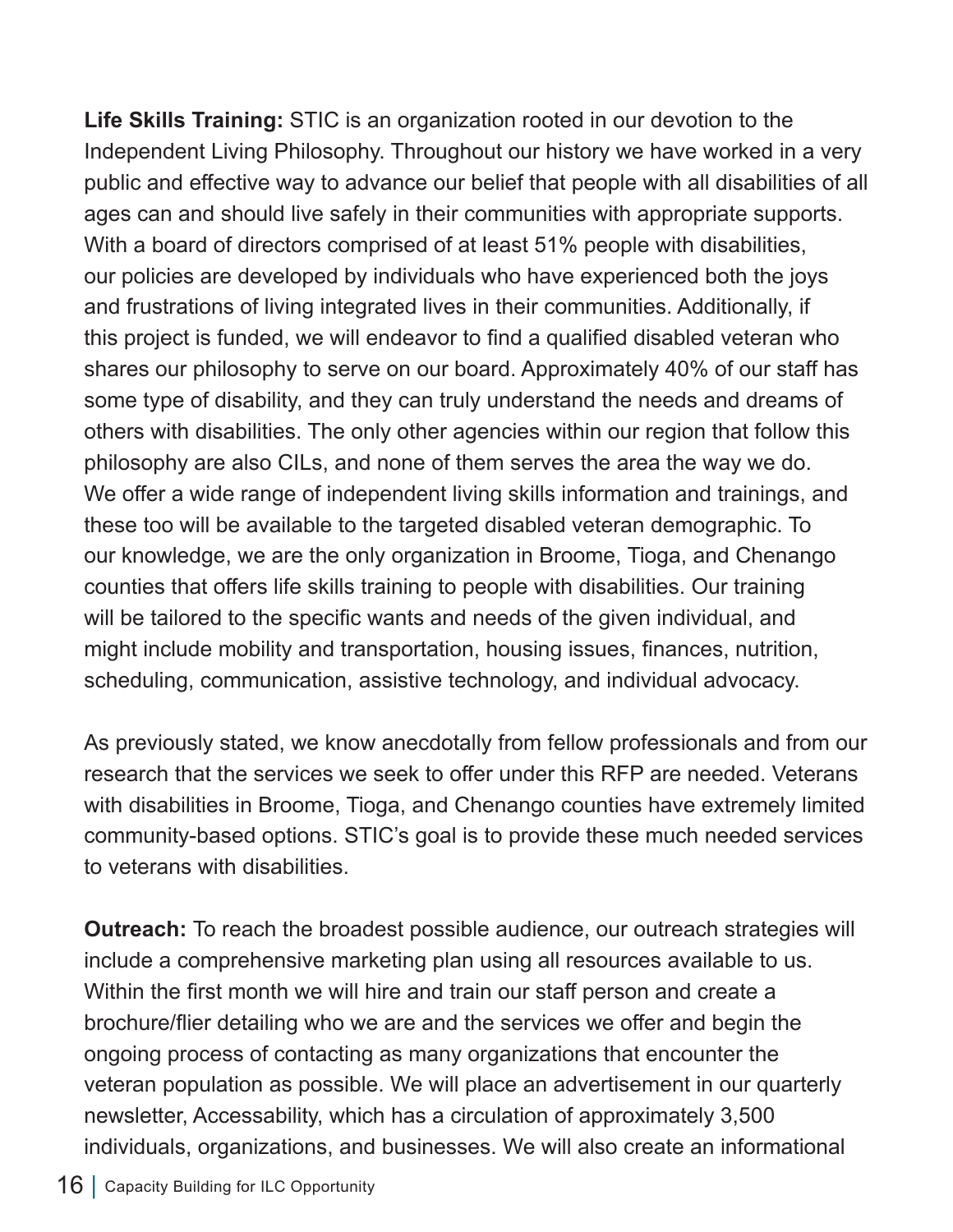page on our organization's website. Our outreach will include making presentations to any organizations that express interest.

Beginning in month two and ongoing, we will contact all American Legion posts in Broome, Tioga, and Chenango counties and provide them with information about our services and ask for referrals. We will also outreach to the Disabled Americans Veterans and to the Binghamton Vet Center to alert them of our available program and seek referrals from them as well. We will place informational fliers and/or distribute our brochure to Chambers of Commerce, YMCAs, Departments of Social Services, libraries, homeless shelters, hospitals, grocery stores, food pantries, other ILCs, and any other entities that might encounter veterans. Information will also be available at STIC's Owego and Norwich satellite offices. As STIC staff members serve on over 90 local, regional, and/or statewide boards, coalitions, committees, task forces and advisory groups, we will utilize these connections to conduct the most thorough, rigorous outreach possible.

Outreach will also be conducted by utilizing small-town circulars, radio and television PSAs, posters at public sites in the community, and similar strategies to inform the public of program availability and contact information.

By the second month and ongoing, we hope to be providing the above-detailed services to veterans with disabilities.

In the first year, we will begin researching future funding opportunities. We will approach local foundations as well as explore all funding available through local, state, and federal VA organizations. Our goal is to continue the program after three years at its current or increased level of outreach and service provision. By the end of year 1, we will have 60 new project specific consumers in our threecounty region. We will also create a peer support group in Broome County and as our consumer base grows in Tioga and Chenango counties, create groups there as well.

Year 2 and 3 will be spent growing and strengthening the program and our collaborations with local agencies and organizations serving disabled veterans. In year 2 and 3 we will add a total of 120 (60 per year) new project specific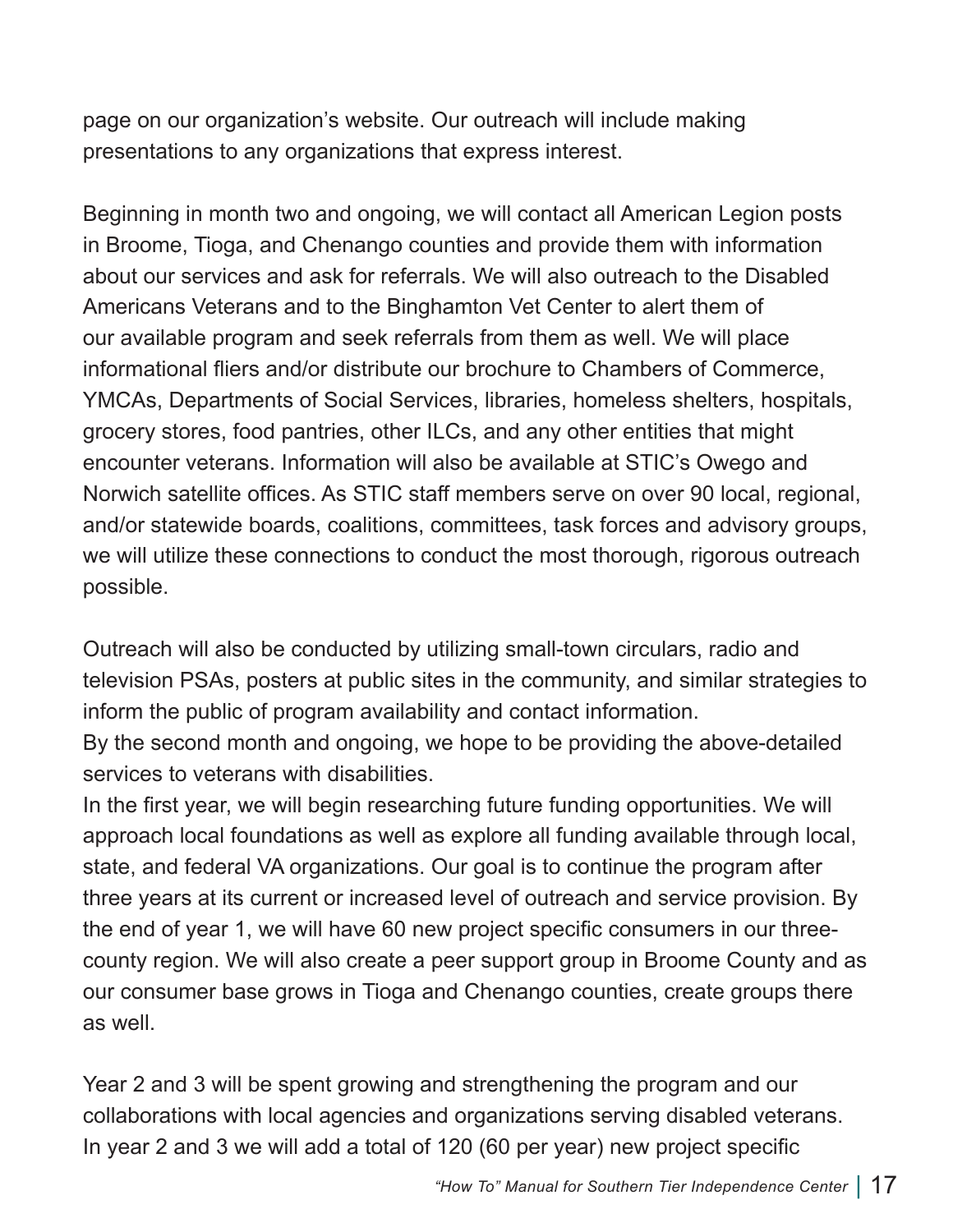consumers. These two years will also be spent continuing the research of year 1 and applying for funding to continue the project beyond 3 years. Additionally, we hope to have a disabled veteran serving on our board by the end of year two at the latest.

**Future Funding:** STIC has been aggressive and highly successful at securing funding through local, regional, and state agencies. Much of the funding we have been awarded grew out of competitive grants, and we have demonstrated success in pursuing funding sources. That we are a not-for-profit organization whose budget consistently grows larger every year attests to the strength of our agency as a whole, the programs and services we offer, and the professionalism of our staff.

In the past 5 years alone we have won a large number of NYSED contracts, including the ACCES-VR Independent Living Contract; the Supported Employment Contract; the Statewide Systems Advocacy Network Center; the Early Childhood Direction Center; and the Parent Technical Assistance Center contract. From the NYS DOH we've received funding for the TBI RRDC; the NHTD Binghamton RRDC; the TBI Neuro-Behavioral Resource Project; NHTD Syracuse RRDC; MFP Project and the NYS of Health IPA/Navigator Program. This demonstrates STIC's extensive experience as a responsible and effective contractor. We received monies for the TRAID Contract from CQCAPWD, and we also have Intensive Behavioral Services, and two Family Support Services contracts from OPWDD.

STIC has had the same grant writer on staff for 8 years. She brings a deep familiarity of our organization and a sense of continuity to the grants for which we apply. She will continue to work closely and collaboratively with Maria Dibble, STIC's Executive Director, and Jennifer Watson, STIC's Assistant Director, to vigorously explore all local, regional, state, and federal funding opportunities to continue this program beyond three years.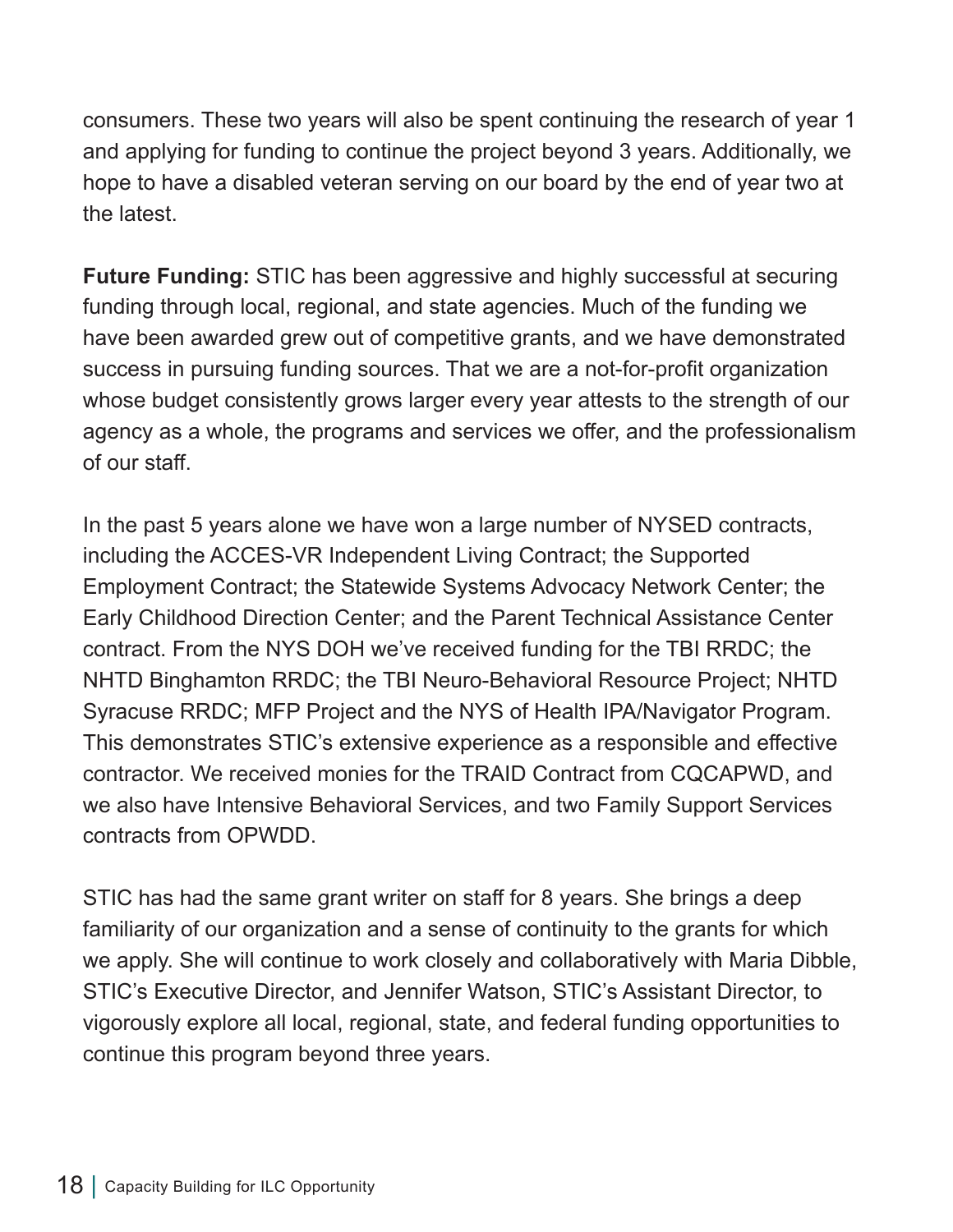STIC will seek to expand the Consumer Directed Personal Assistance program for veterans that we currently have through Broome County Office for the Aging, and will explore other fee-based services that may be available that could contribute to continuing funding after year three.

Our country's awareness of the need for responsibly administrated communitybased veteran services is on the rise, and we have every reason to believe that funding sources will present themselves on both the public and private fronts. When they do, STIC will work relentlessly to secure them.

**Partnership Building:** Each contract year, STIC will build a minimum of 5 partnerships (for a minimum of 15 over the three-year contract) to facilitate outreach and services to veterans with disabilities. For 31 years we have been extremely successful in establishing partnerships and networks and creating coalitions. We strive always to work collaboratively to ensure the strongest relationships and the greatest possibility for success. We will seek to create partnerships with the American Legion posts, the Binghamton Vet Center, the Disabled American Veterans association, Binghamton University's and Broome Community College's veteran's organizations, Binghamton University's Center for Civic Engagement, each of Broome, Tioga, and Chenango Counties' Veteran's Service Agencies, local community foundations, and the like.

**Growing the Consumer Base:** STIC has both experience and success in conducting outreach, providing information, and attracting consumers to the array of services and supports we provide. With this program, as with all our others, we will work tirelessly to advertise the services, conduct thorough and comprehensive outreach in each county, and identify at least 60 new consumers each year. With the large population of veterans with disabilities, and with the current paucity of high quality, readily available, and locally derived services, we believe that this program will be in demand. The disabled veteran population will benefit from our proposed program, and we will be aggressive in ensuring that it is highly visible, easily accessible, and hugely beneficial.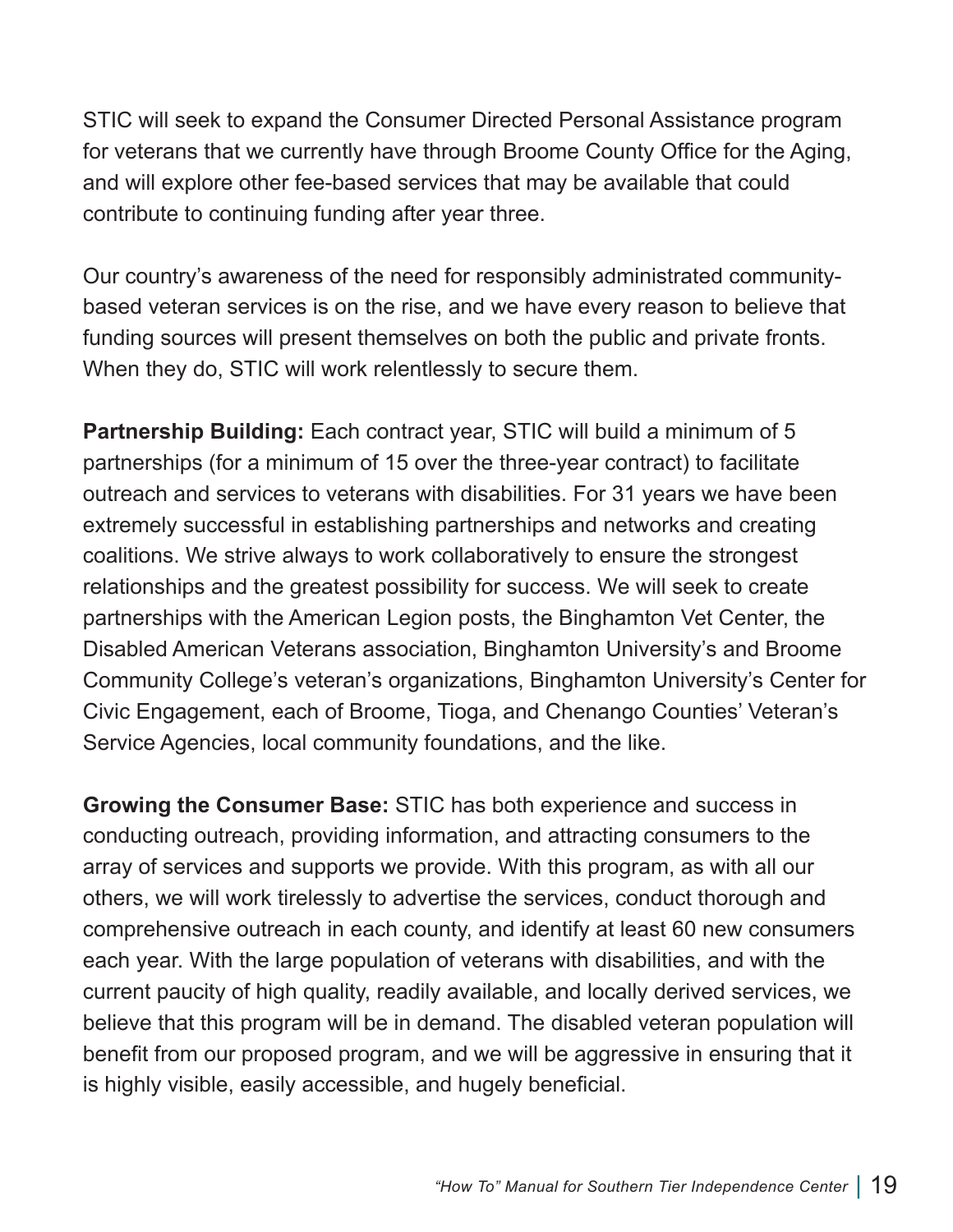**How-to Manual:** On an ongoing basis, STIC will maintain records and documentation of all efforts that go into our project development. We will track activities, evaluate their benefit and success, and record our progress. All activities, outreach methods, project development and implementation, project expansion, troubleshooting strategies, and funding research methods will be compiled into one lucid and easy-to-follow technical manual for project replication. We will include copies of our informational materials and a howto checklist to ensure that future projects have a concrete plan to use as a foundation.

#### **Preferred Experience and Qualifications of Key Personnel**

The key staff person for our proposed project will be a veteran with a disability. STIC will seek someone with a proven record of success in conducting outreach, has worked for, or with, Independent Living Centers, has an expertise building partnerships with community-based organizations, has experience collecting, analyzing and using data for grant writing and other fund development purposes, is a member of the target population, and has prepared how-to manuals or similar project documentation. STIC has staff members who have expertise in all these areas, and we place the strength of our entire organization behind this proposed project and the individual we hire. That is, the individual we hire will have at his/ her disposal all the resources STIC has to offer, so if there are areas where s/he needs direction, assistance, or other supports, they will be swiftly provided.

Our Peer Advocate will divide 20 hours per week between three STIC offices: Binghamton, Owego, and Norwich. Allocated hours at each location will be contingent upon demand and will likely vary by site as we build the program and as need dictates.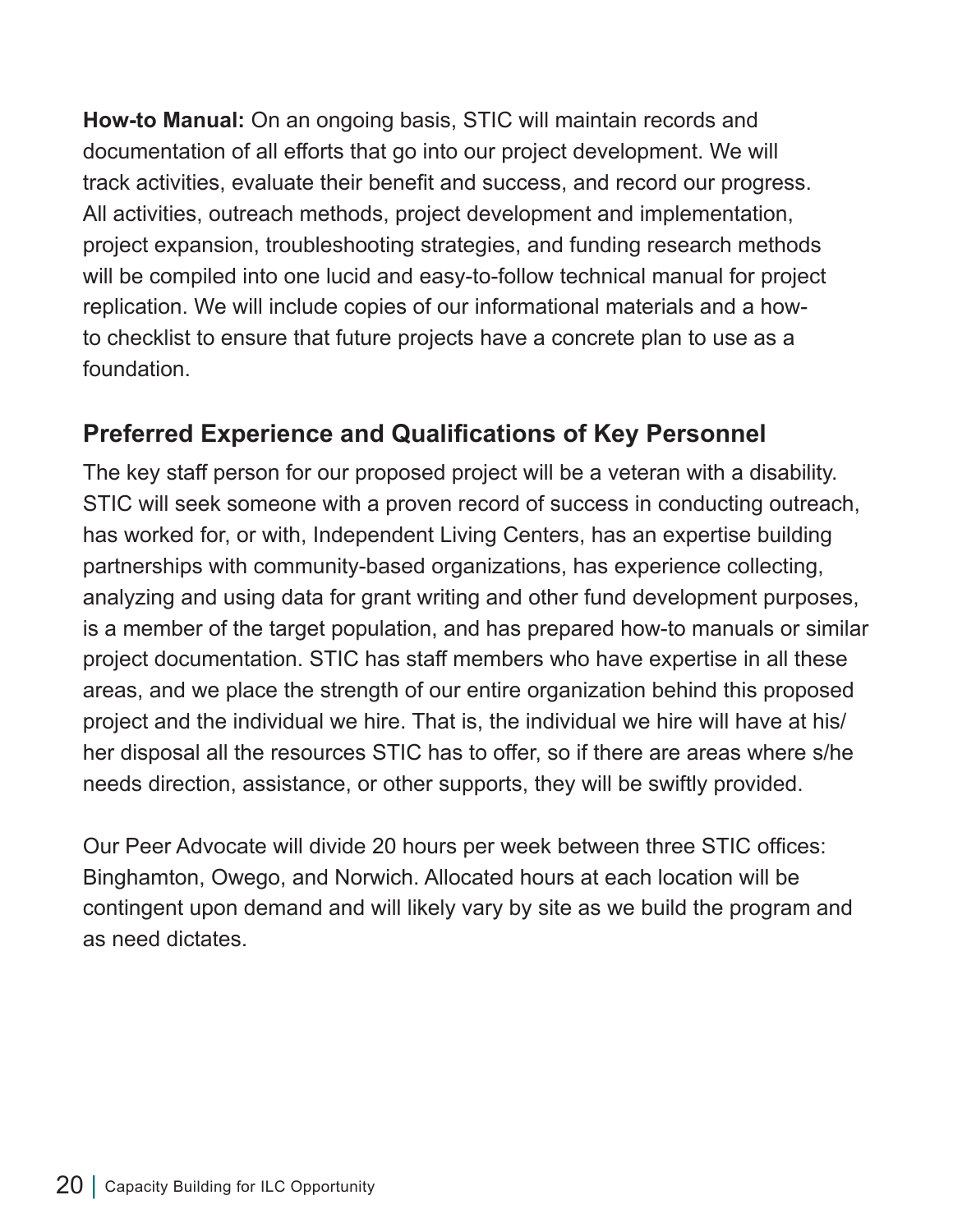#### **Consumer Involvement**

This project is designed to be consumer directed and consumer based. A core philosophy of all ILCs is to ensure self-direction and control over one's own life. Our Veterans with Disabilities Support Project will be no different. The project lead will be a veteran with a disability, and we will periodically survey those we serve to solicit feedback. In an effort to continually improve, we will address any problems or areas of dissatisfaction we might receive in the surveys and make adjustments as necessary. We will establish a peer group/advisory panel with a minimum of 5 veterans with a disability and/or STIC staff members with a disability for project design, monitoring, and evaluation. Should we be unable to attract panel participants from the targeted demographic or STIC personnel, we will reach out to other veteran's organizations for assistance in setting up an advisory council.

STIC will also determine what gaps exist in the community through peer counseling, where we will ask consumers to identify areas where their needs and desires are not being met. We will also seek their suggestions for how to best fill those gaps and address the problems. Consumer input will guide this project from start to finish.